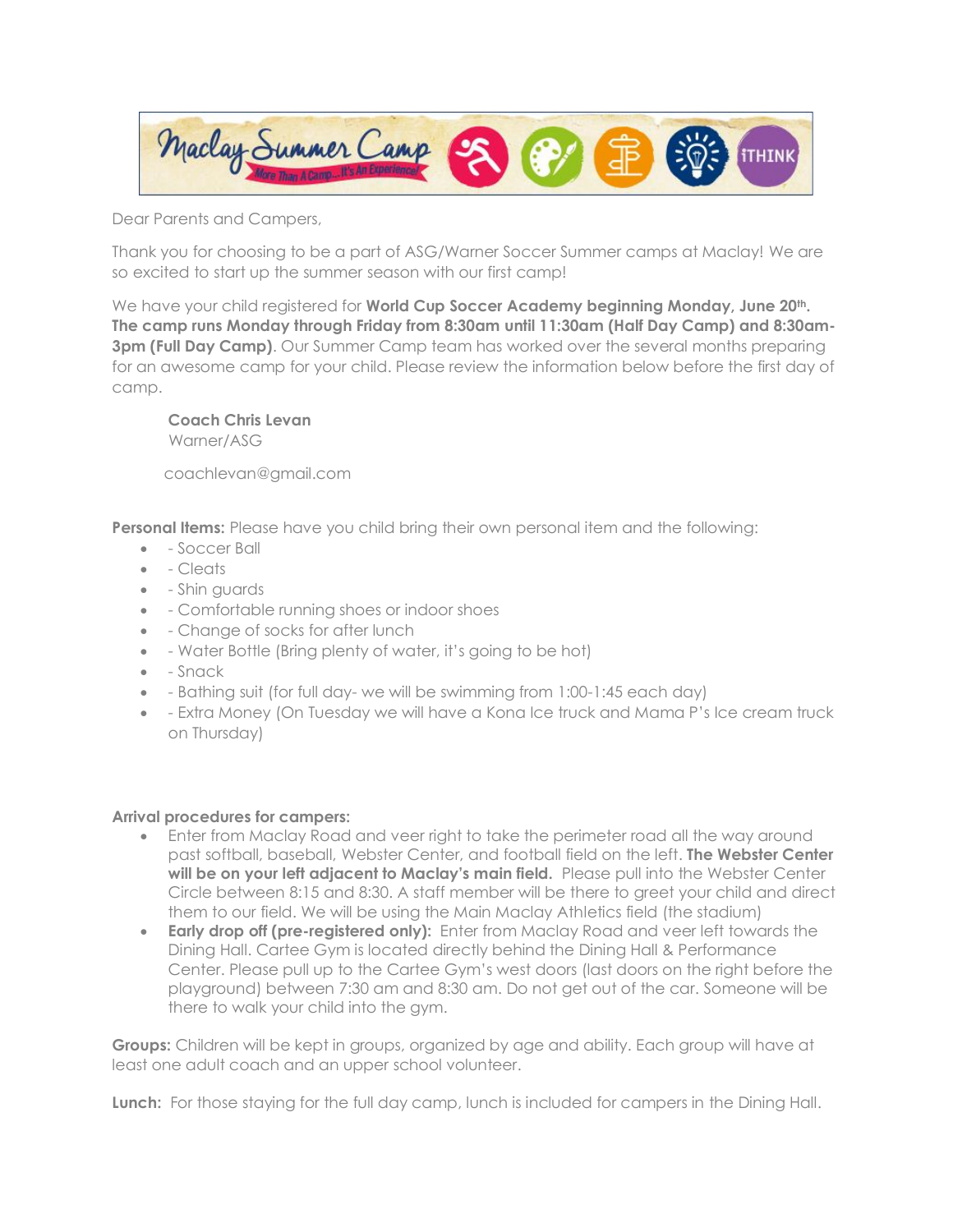- Monday: Chicken nuggets
- Tuesday: Cheese pizza
- Wednesday: Hamburgers and/or Hot Dogs
- Thursday: Cheese pizza
- Friday: Turkey subs
	- **Tasty Treats:**
		- Momma P's will come on Mondays & Kona Ice will come to campus on Thursday. They will sell treats ranging from \$2-5. Please note this will be an extra fee and is not included in your camp cost.

## **Pick up procedures for campers:** Make sure you know your family's PIN (4 digit number) to pick up the camper.

- **Full Day:** Please pull into the Webster Center Circle between 2:45 and 3:00 PM. Someone will ask for your child's name and pin code before escorting your child to your vehicle. If you need to pick your child up early, call 678 - 997 - 7413.
- **Half Day:** Please pull into the Webster Center Circle between 11:15am and 11:30am. Someone will ask for your child's name and pin code before escorting your child to your vehicle. If you need to pick your child up early, call 850 607 0490.
- **After Care: (Must be pre-registered and in full day camp)** If you have signed your child up for After Care we will escort your child to the ASK location and you can pick your player up there. Please pull up to the Dining Hall's east doors (facing the grass parking lot) between 5:00 pm and 5:30 pm. Do not get out of the car. Someone will be there to radio for your child to be escorted out to your vehicle. If you arrive before 5:00 pm, please call 850-894 –0908.

## **Camp safety:**

Maclay has a registered nurse on campus to help support the safety and wellness of our campers. All campers must sign a waiver, produce immunization records, and follow our safety protocols. Before arrival to camp each morning, please screen your child for presence of acute illness symptoms. Any camper with symptoms present will be asked to stay home until symptoms have resolved (without the use of medication) for at least 24 hours. As always, seek medical attention and testing when appropriate.

The following is a list of symptoms:

- $\bullet$  Fever  $\geq$  100.0 or chills
- Nausea or vomiting
- Diarrhea
- Cough
- Congestion or runny nose\*
- Shortness of breath or difficulty breathing\*
- Fatigue
- Muscle or body aches
- Headache\*
- New loss of taste or smell

*\* We understand some of these symptoms are present with chronic medical conditions (i.e., migraines, allergies, asthma, etc.) Please have medical conditions and diagnoses listed on camper's medical form prior to enrollment.*